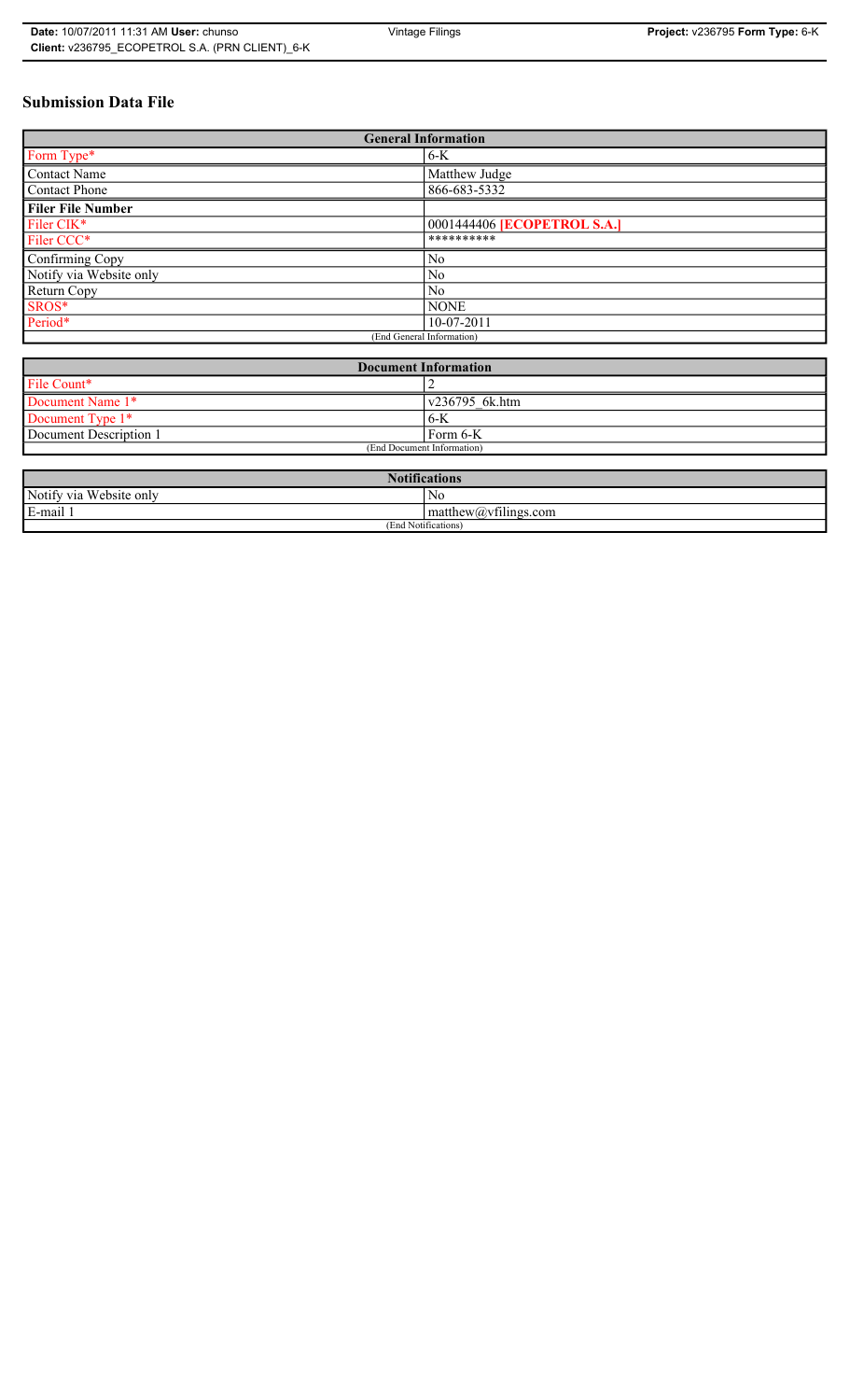#### **SECURITIES AND EXCHANGE COMMISSION Washington, D.C. 20549**  $\overline{a}$

**FORM 6-K**

# **REPORT OF FOREIGN PRIVATE ISSUER PURSUANT TO RULE 13a-16 OR 15d-16 OF THE SECURITIES EXCHANGE ACT OF 1934**

October 2011

 $\overline{a}$ 

 $\overline{a}$ 

 $\overline{a}$ 

Commission File Number: 333-153452

**ECOPETROL S.A.**

*(Exact name of registrant as specified in its Charter)*

Carrera 7 No. 37 – 69 BOGOTA – COLOMBIA

*(Address of registrant's principal executive offices)*  $\overline{a}$ 

Indicate by check mark whether the registrant files or will file annual reports under cover Form 20-F or Form 40-F.

Form 20-F  $\boxtimes$  Form 40-F  $\Box$ 

Indicate by check mark if the registrant is submitting the Form 6-K in paper as permitted by Regulation S-T Rule 101(b)(1):

 $Yes$   $\Box$  No  $\boxtimes$ 

Indicate by check mark if the registrant is submitting the Form 6-K in paper as permitted by Regulation S-T Rule 101(b)(7):

| $ -$<br>Y es<br>__ | Nο | 冈<br>_ |
|--------------------|----|--------|
|                    |    |        |

Indicate by check mark whether by furnishing the information contained in this Form, the registrant is also thereby furnishing the information to the Commission pursuant to Rule 12g3-2(b) under the Securities Exchange Act of 1934.

 $Yes$   $\square$  No  $\boxtimes$ 

If "Yes" is marked, indicate below the file number assigned to the registrant in connection with Rule 12g3-2(b): 82-  $N/A$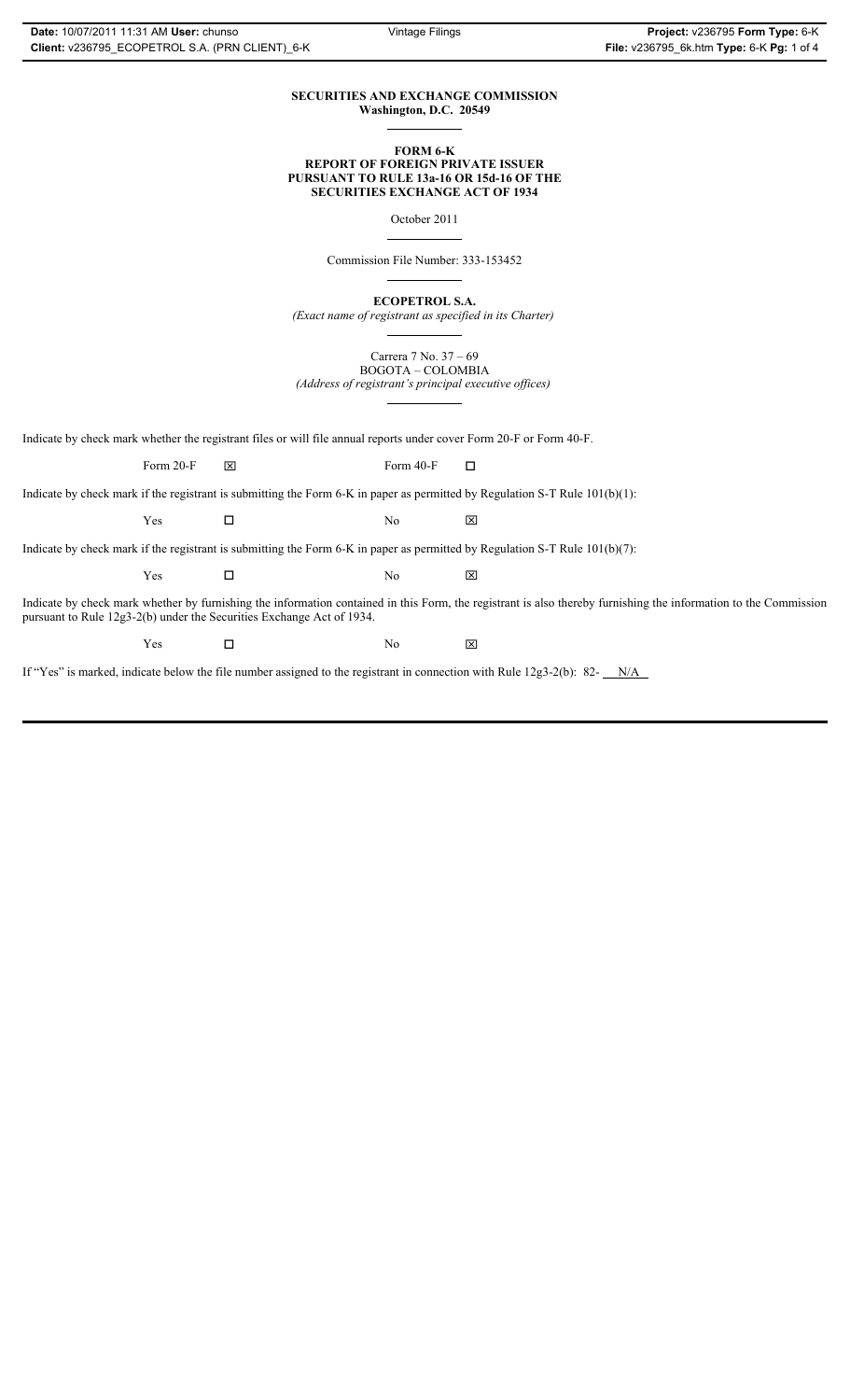

# **EXTRAORDINARY SHAREHOLDERS' MEETING OF ECOPETROL S.A.**

The Chief Executive Officer of Ecopetrol S.A. hereby calls on Shareholders to attend the extraordinary shareholders' meeting to be held on Wednesday, October 12th, 2011, starting at 7:30 a.m. at Ecopetrol´s auditorium located in The Principal Building - Cr. 13 No. 36 – 24, Bogotá, Colombia.

The résumés of the current directors and the candidate nominated by minority shareholders are available to the shareholders on Ecopetrol´s Web site.

Shareholders that are not able to attend the Shareholders´ Meeting may be represented through a proxy, granted in writing, pursuant to the requirements provided for under Colombian Corporate Law. In order to facilitate the fulfillment of these requirements, shareholders are allowed to download from the website various proxy models that have been designed for each relevant case.

Except for the cases of legal representation, officers and employees of Ecopetrol S.A. shall not be entitled to represent shares other than their own, while in exercise of their posts, nor shall they be allowed to substitute the powers of attorney conferred upon them.

In all events, shareholders´ representation shall be subject to the rules set forth under Colombian Corporate Law and Securities Regulations, concerning illegal, unauthorized and unsafe practices by the issuers of securities.

JAVIER G. GUTIERREZ PEMBERTHY Chief Executive Officer

#### **RECOMMENDATIONS:**

- Have your identity document at hand, and if you are representing other shares, the respective proxy.
- The doors of the auditorium and the registration spots will be opened from 6:30 a.m. onwards.
- Entry of accompanying persons will be allowed only for physically handicapped shareholders, elder adults and under aged individuals.
- No kits (presents) or food will be provided to the attendees.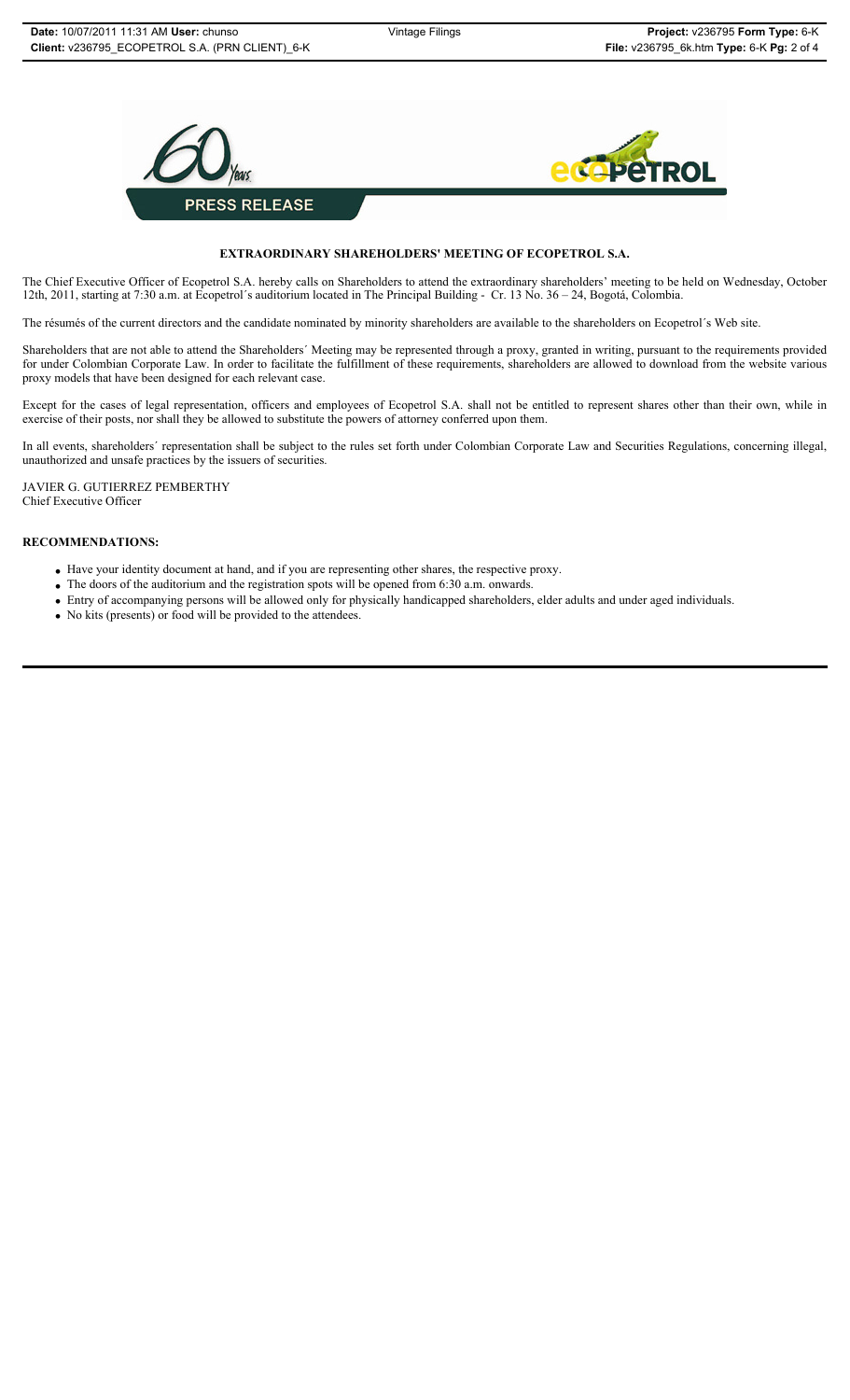

# **For further information please contact:**

Shareholders' and Investors´ Office Calle 81 No. 19A-18, Edificio Country, Piso 2 Phone: Bogota: 307 70 75; rest of the country: 01 8000 113434 E-mail: accionistas@ecopetrol.com.co www.ecopetrol.com.co

**Bogota, Colombia, October 7, 2011**

---------------------------------------------------

*Ecopetrol is Colombia's largest integrated oil & gas company, where it accounts for 60% of total production. It is one of the top 40 oil companies in the world and the fourth largest oil company in Latin America. The Company is also involved in exploration and production activities in Brazil, Peru and the United States Gulf Coast, and owns the main refineries in Colombia, most of the network of oil and multiple purpose pipelines in the country, petrochemical plants, and is entering into the biofuels business.*

*This release contains forward-looking statements relating to the prospects of the business, estimates for operating and financial results, and those related to growth prospects of Ecopetrol. These are merely projections and, as such, are based exclusively on the expectations of management concerning the future of the business and its continued access to capital to fund the Company's business plan. Such forward-looking statements depend, substantially, on changes in market conditions, government regulations, competitive pressures, the performance of the Colombian economy and the industry, among other factors; therefore, they are subject to change without prior notice.*

## **Contact us for any additional information:**

**Investor Relations Alejandro Giraldo** Phone: +571-234-5190 Email: investors@ecopetrol.com.co

**Media Relations (Colombia) Mauricio Tellez** Phone: + 571-2345377 Fax: +571-2344480 Email: mtellez@ecopetrol.com.co

Website: www.ecopetrol.com.co